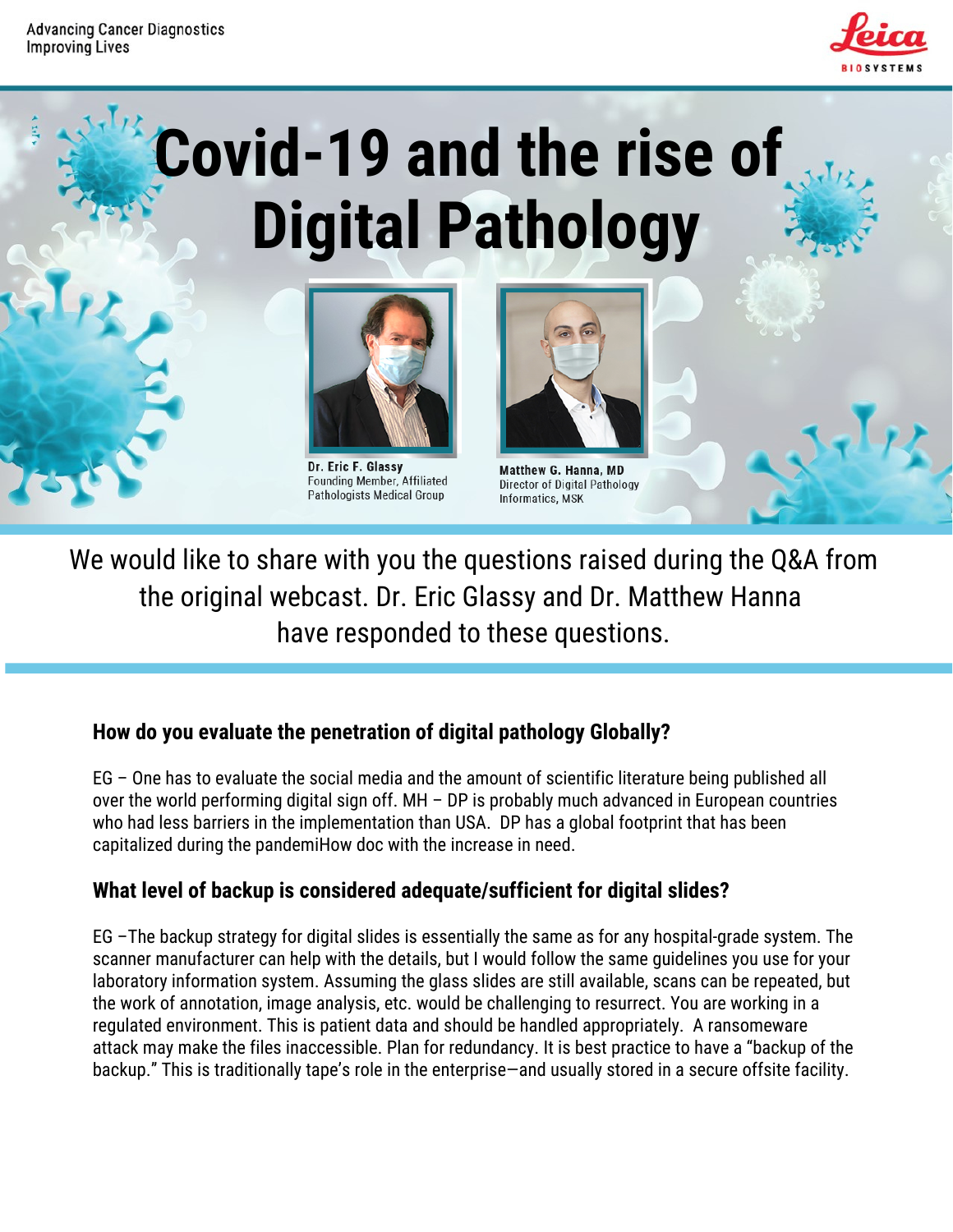



#### **Where do you save the images of the slides - on clouds or hardware?**

EG –Image storage is up to you. Most scanner manufacturers provide onsite storage hardware solutions, but the whole world seems to be moving to the Cloud. Your hospital IT department would have a say in what is best but remember that pathologists want a fast response when viewing whole side images. Long distances between the viewer and the server can impact response times.

In addition, consider your use cases, slide volume, and need to access images quickly. Many facilities with large case volumes have "hot storage" for recent scans and then less expensive "cold storage" for older images that do not need to be readily available. Your scanner manufacturer can assist you in creating a storage plan that fits your needs.

Finally, consider how long the whole slide images must be saved. By CAP guidelines, glass slides must be stored for 10 years. There is no such requirement for digital slides, even if used for primary diagnosis, as long as the glass slides used to make the scans are accessible. If the tissue on the glass slide is not available because it was used for molecular studies, the digital image must be stored for 10 years. These are the current CAP checklist requirements, but the Digital and Computational Pathology Committee of the CAP may revise them in the near future.

# **Are you FDA approved, or are you self-validated?**

EG – At my laboratory, I do not have an FDA-cleared scanner and performed validation following the College of American Pathologists guidelines. But even if you use an FDA-cleared system, you absolutely must do appropriate validation.

#### **What are the cost implications/cost effectiveness of routine digital pathology?**

EG – Many laboratories, particularly in Europe, have gone completely digital. Others have taken more of a niche approach and adopted whole slide images for selected use cases, such as frozen sections, image analysis, tumor board conferences, and primary diagnosis on general surgical pathology cases (not cytology and hematology).

The transition from glass to digital comes with a cost, and you will have to balance those costs with the benefits that a fully digital workflow provides. The costs of digital are more than just the scanner, the monitor and slide storage. Software algorithms, service agreements, and IT infrastructure are all part of the equation. People need to be trained, both pathologists and techs. So, there are direct costs and indirect costs to consider.

Dr. Hanna described his digital workflow and its advantages. For a detailed discussion, I would also refer you to a journal article by Dr. Hanna: Implementation of Digital Pathology Offers Clinical and Operational Increase in Efficiency and Cost Savings. Arch Pathol Lab Med. 2019;143:1545–1555; doi: 10.5858/arpa.2018-0514-OA. Another source of information is the Digital Pathology Association website, where you will find several white papers about adopting digital pathology (https://meridian.allenpress.com/aplm/article/143/2/222/64743/A-Practical-Guide-to-Whole-Slide Imaging-A-White).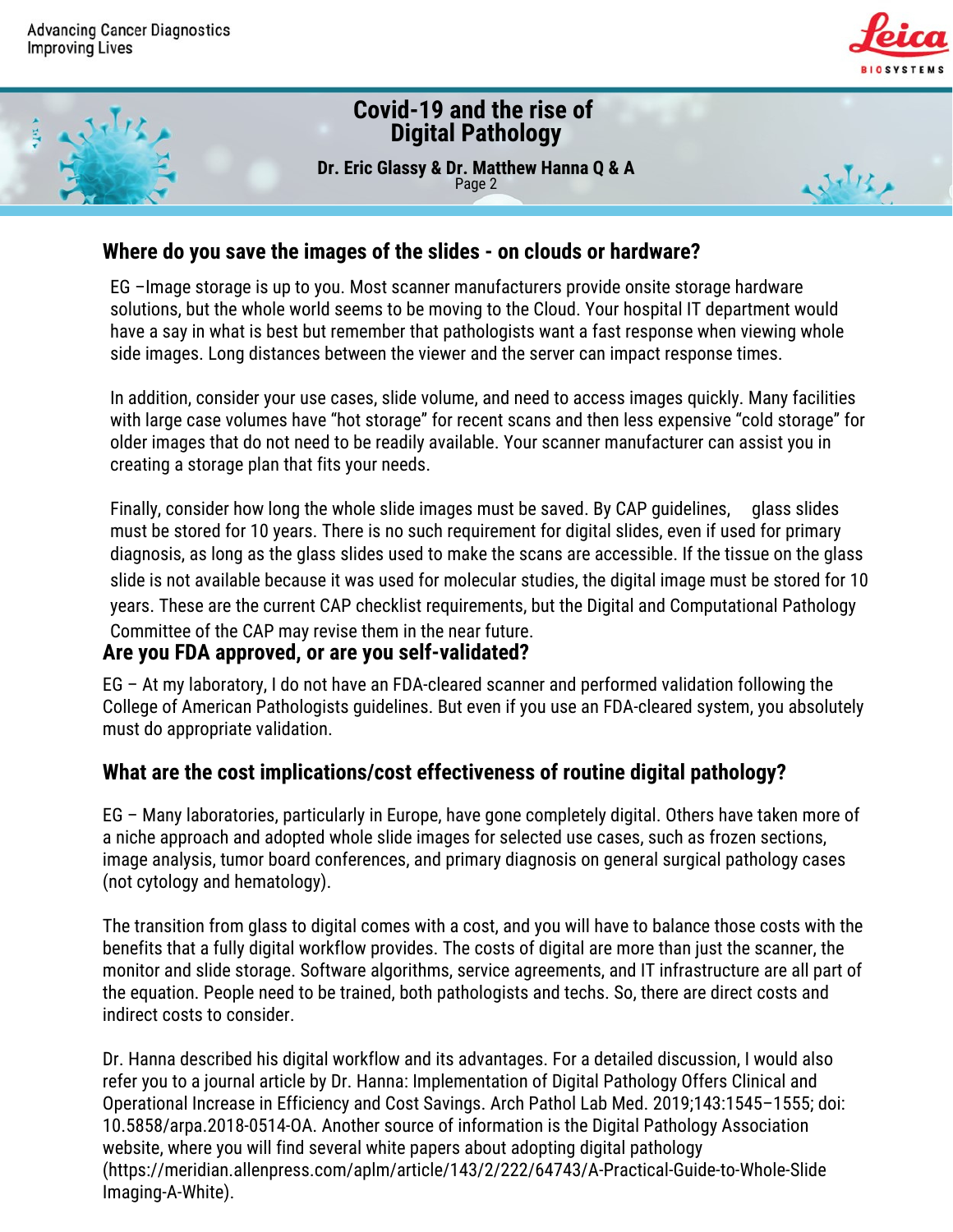

عريم آبوي

# **Covid-19 and the rise of Digital Pathology**

**Dr. Eric Glassy & Dr. Matthew Hanna Q & A** Page 3

# It took you ten years to scale to 2.5k slides per day, but how long would it take you to **scale to that many per day from scratch?**

MH – Since the technology has mature, you can probably do it quicker than the last 10year. There are much higher throughout instruments out there, the vendors have matured in their offerings,

For those starting fresh you may have an easier and much streamlined approach because there is plenty of literature on lessons learned and business profiles from creating digital pathology to guide you through gaining leadership support and such.

# **Were different pathologists evaluating glass and digital slides or same pathologist over different times? Were discordances evaluated further? Which was more accurate, digital or glass?**

MH – All of the pathologist reviewed their slides digital 1st and then came back to the department for a glass slide microscopy review within a few days. The same pathologist reviewed the digital and glass slides, this was looking at intra observer concordance. The ultimate clinically reported diagnosis was used as the ground truth, any discordance is between the ground truth and other reported diagnoses were adjudicated accordingly as a major or minor discordance. There was 100% major diagnostic concordance between the digital and glass slide diagnosis.

# **Did you include lymph node and bone marrow (hematopathology cases) in your scanning?**

MH – This validation included FFPE specimens from surgical pathology cases, including lymph node specimens. Cellular tissue preparation specimens were not included such as cytology or bone marrow smears, or touch preparations. We are separately validating those Specimens with non-FFPE tissue preparations.

#### **Can you discuss use of whole slide imaging for frozen section diagnosis and second opinion?**

MH – There is various whole slide scanning hardware that can be used for frozen section or second opinion. These include live hybrid robotic scanners or real time streaming of a video capture from a microscope. The live hybrid robotic scanners allow pathologists to remotely control the microscope as if they were sitting at it live, whereas the real time streaming of an image requires a skilled operator to show relevant fields of interest.

Alternatively, with high throughput scanners scanning at faster speeds, barcoded frozen section slides could be scanned and available in the laboratory information system using a high throughput scanner. Second opinion can also relate to consultation cases, where patient slides can be scanned and reviewed on a whole slide image viewer for diagnostic rendering of a second opinion.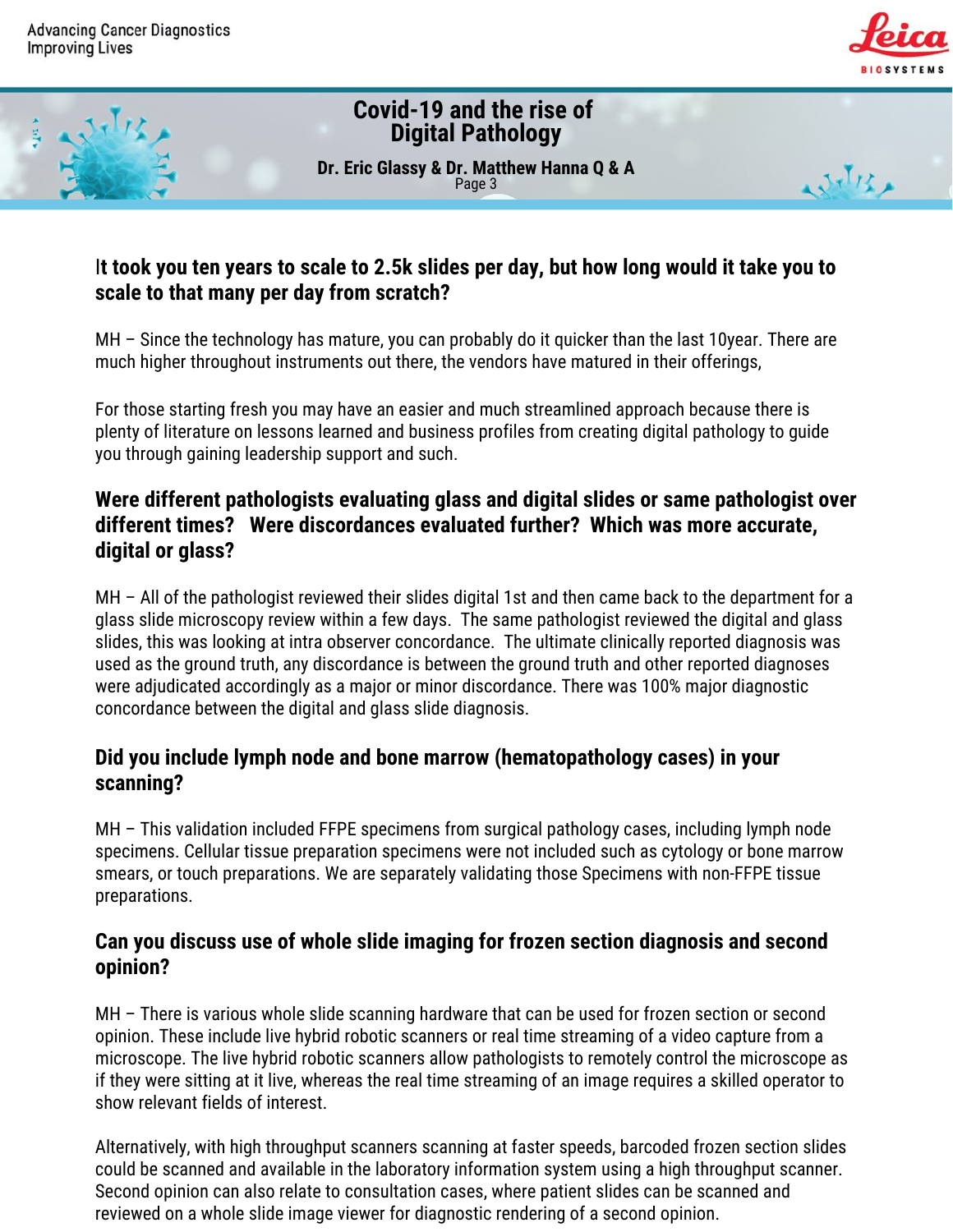



# **Do you scan mostly prospective or retrospective cases? For how long do you keep them, and for what reason(s)?**

MH – Early implementations were retrospective scanning, cases that were reviewed conventionally and selected slides were marked later for digitization. We are shifting more to prospective scanning, having less of a need to mark individual slides for retrospective scanning. At MSK we keep all the scanned slides within LIS indefinitely. Ready access to patient prior digital images, review of prior biopsies, to show value of digital pathology to the pathologist.

# **How do you store (cloud, local servers) and for how long do you save the digital images? What are the backup processes for these images**?

MH – So far, we have kept every scanned image link to the laboratory information system. the institutional data center has its own policies and procedures for disaster recovery and backup policies.

# **Regarding the scan slides, do you store than digitally over a period of time or not?**

MH - There are different states mandates depending on where your lab practices, in genera it is required to keep them 10-20 years. CAP does require glass slides to be kept for 10 years.

# **How long is your institute is intending to keep the saved scans?**

MH – Indefinitely

# **What is the name of the digital education portal? Are you building this and the consultation portal yourself or using a vendor product?**

MH – The Department of Pathology is licensing a web based platform from PathPresenter as an institutional digital education portal.

#### A**s far as input devices do you have recommendations or solutions for issues with "conventional" mouse?**

MH- There are a lot of potential software improvements that are in development that can facilitate the use of traditional computer mouse. There is also a slew of mouse complements or replacements as input devices can be a more intuitive way to navigate digital images.